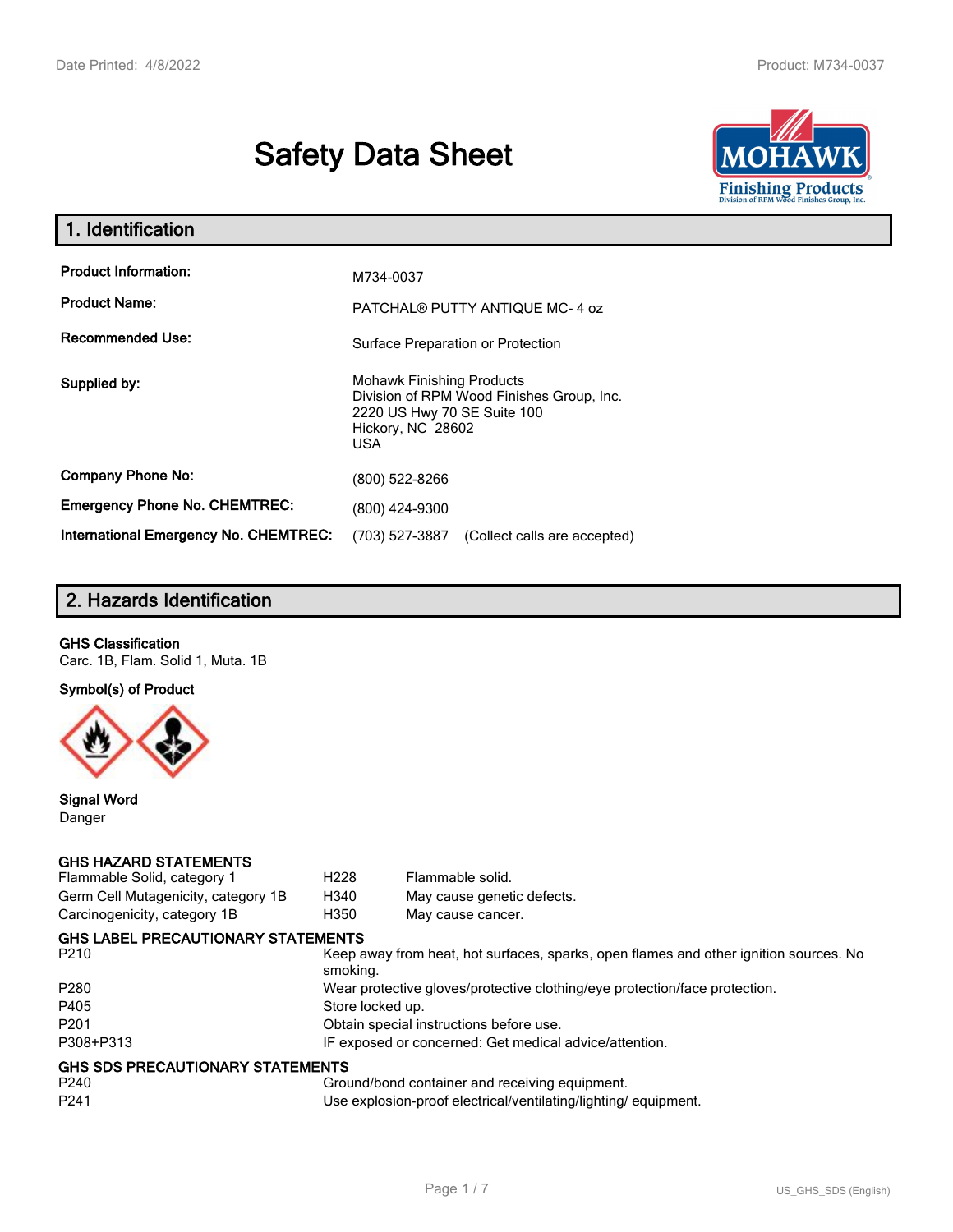# **3. Composition/Information on ingredients**

| <b>Chemical Name</b>         | CAS-No.    | Wt. %       | <b>GHS Symbols</b> | <b>GHS Statements</b> |
|------------------------------|------------|-------------|--------------------|-----------------------|
| crystalline silica           | 14808-60-7 | 40-55       | No Information     | No Information        |
| petroleum distillate         | 64742-48-9 | 25-40       | GHS08              | H304-340-350          |
| modified complex hydrocarbon | 64742-60-5 | $10 - 25$   | GHS07              | H332                  |
| mixed glycercides            | 68308-54-3 | $2.5 - 10$  | No Information     | No Information        |
| polyethylene wax             | 8002-74-2  | $2.5 - 10$  | GHS07              | H332                  |
| titanium dioxide             | 13463-67-7 | $1.0 - 2.5$ | GHS08              | H351                  |

The exact percentage (concentration) of ingredients is being withheld as a trade secret.

The text for GHS Hazard Statements shown above (if any) is given in the "Other information" Section.

## **4. First-aid Measures**



FIRST AID - EYE CONTACT: IF IN EYES: Rinse cautiously with water for several minutes. Remove contact lenses, if present and easy to do. Continue rinsing. If eye irritation persists: Get medical advice/attention.

FIRST AID - SKIN CONTACT: IF ON SKIN: Gently wash with plenty of Soap and Water. If skin irritation occurs: Get medical advice/ attention.

FIRST AID - INGESTION: IF SWALLOWED: rinse mouth. Do NOT induce vomiting. IF exposed or if you feel unwell: Call a POISON CENTER or doctor/physician.

FIRST AID - INHALATION: IF INHALED: If breathing is difficult, remove victim to fresh air and keep at rest in a position comfortable for breathing. IF exposed or if you feel unwell: Call a POISON CENTER or doctor/physician.

# **5. Fire-fighting Measures**

**SPECIAL FIREFIGHTING PROCEDURES:** Evacuate all persons from the fire area to a safe location. Move non-burning material, as feasible, to a safe location as soon as possible. Fire fighters should be protected from potential explosion hazards while extinguishing the fire. Wear self-contained breathing apparatus (SCBA) and full fire-fighting protective clothing. Thoroughly decontaminate all protective equipment after use. Containers of this material may build up pressure if exposed to heat (fire). Use water spray to cool fire-exposed containers. Use water spray to disperse vapors if a spill or leak has not ignited. This precaution will help prevent the accumulation of an explosive vapor-air mixture after the initial fire is extinguished.

**FIREFIGHTING EQUIPMENT:** This is a NFPA/OSHA flammable solid. Follow NFPA 400, Chapters 5 and 13 for fire protection and fire suppression. Use a dry chemical, carbon dioxide, or similar ABC fire extinguisher for incipient fires. Water may be used to cool and prevent rupture of containers that are exposed to heat from fire.

## **6. Accidental Release Measures**

#### **ENVIRONMENTAL MEASURES:** No Information

**STEPS TO BE TAKEN IN CASE MATERIAL IS RELEASED OR SPILLED:** Follow personal protective equipment recommendations found in Section VIII. Personal protective equipment needs must be evaluated based on information provided on this sheet and the special circumstances created by the spill including; the material spilled, the quantity of the spill, the area in which the spill occurred, and the training and the expertise of employees in the area responding to the spill. Never exceed any occupational exposure limits. Shut off ignition sources; including electrical equipment and flames. Do not allow smoking in the area. Do not allow the spilled product to enter public drainage system or open waterways.

## **7. Handling and Storage**



**HANDLING:** Avoid inhalation and contact with eyes, skin, and clothing. Wash hands thoroughly after handling and before eating or drinking. In keeping with safe handling practices, avoid ignition sources (smoking, flames, pilot lights, electrical sparks); ground and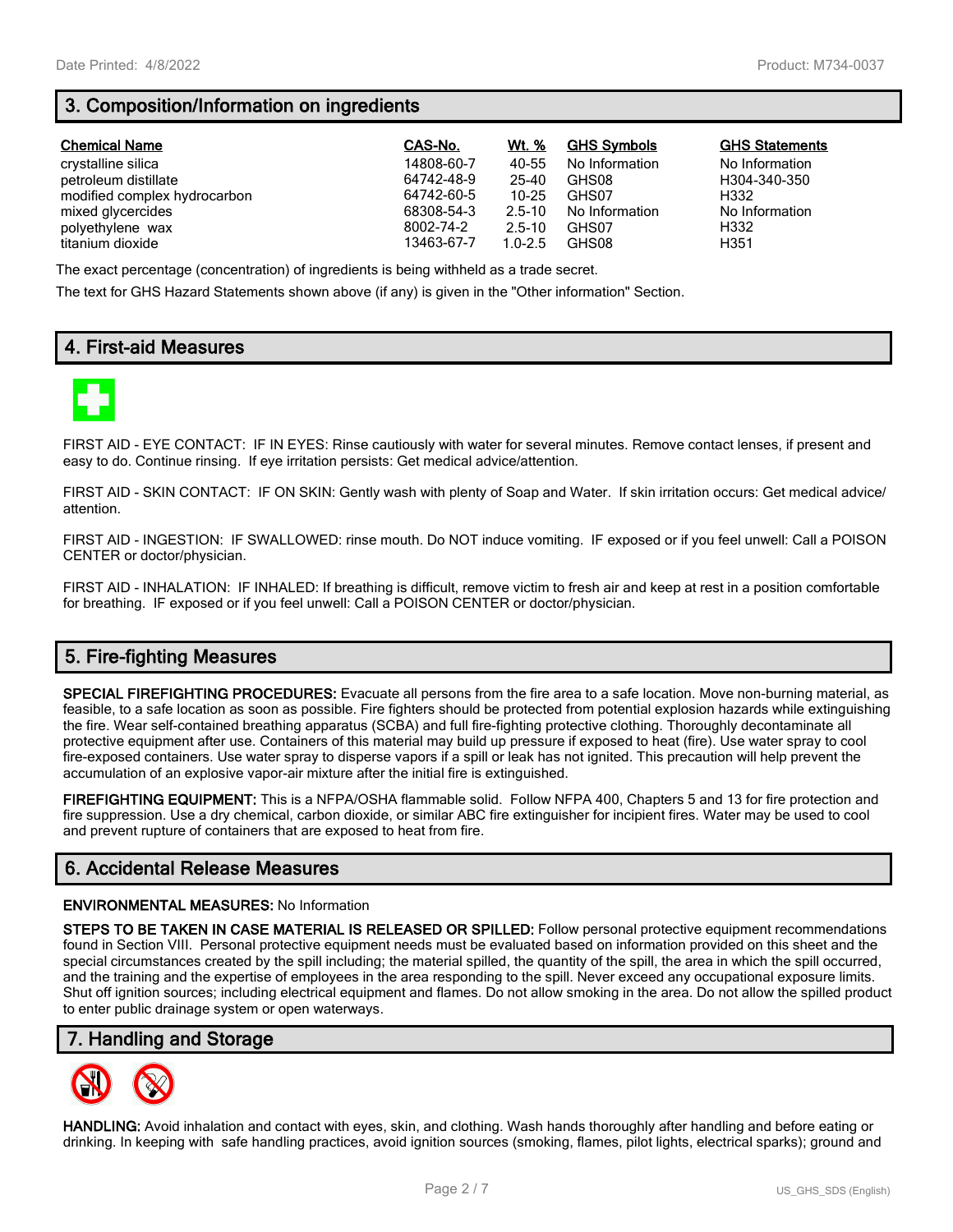bond containers when transferring the material to prevent static electricity sparks that could ignite vapor and use spark proof tools and explosion proof equipment. Empty containers may retain product residue or vapor. Do not pressurize, cut, weld, braze, solder, drill, grind, or expose container to heat, flame, sparks, static electricity, or other sources of ignition. Any of these actions can potentially cause an explosion that may lead to injury.

**STORAGE:** Keep containers closed when not in use. Store in cool well ventilated space away from incompatible materials.

## **8. Exposure Controls/Personal Protection**

| Ingredients with Occupational Exposure Limits |                      |                       |                     |                         |
|-----------------------------------------------|----------------------|-----------------------|---------------------|-------------------------|
| <b>Chemical Name</b>                          | <b>ACGIH TLV-TWA</b> | <b>ACGIH-TLV STEL</b> | <b>OSHA PEL-TWA</b> | <b>OSHA PEL-CEILING</b> |
| crystalline silica                            | $0.025$ mg/m3        | N.D.                  | $50 \mu g/m3$       | N.D.                    |
| petroleum distillate                          | N.D.                 | N.D.                  | N.D.                | N.D.                    |
| modified complex hydrocarbon                  | N.D.                 | N.D.                  | N.D.                | N.D.                    |
| mixed glycercides                             | N.D.                 | N.D.                  | N.D.                | N.D.                    |
| polyethylene wax                              | $2 \text{ mg/m}$     | N.D.                  | N.D.                | N.D.                    |
| titanium dioxide                              | 10 mg/m $3$          | N.D.                  | $15 \text{ mg/m}$   | N.D.                    |

**Further Advice: MEL = Maximum Exposure Limit OES = Occupational Exposure Standard SUP = Supplier's Recommendation Sk = Skin Sensitizer N.E. = Not Established N.D. = Not Determined**

#### **Personal Protection**



**RESPIRATORY PROTECTION:** In case of insufficient ventilation wear suitable respiratory equipment.

**SKIN PROTECTION:** Wear chemical resistant footwear and clothing such as gloves, an apron or a whole body suit as appropriate.



**EYE PROTECTION:** Safety glasses



**OTHER PROTECTIVE EQUIPMENT:** No Information



**HYGIENIC PRACTICES:** It is good practice to avoid contact with the product and/or its vapors, mists or dust by using appropriate protective measures. Wash thoroughly after handling and before eating or drinking.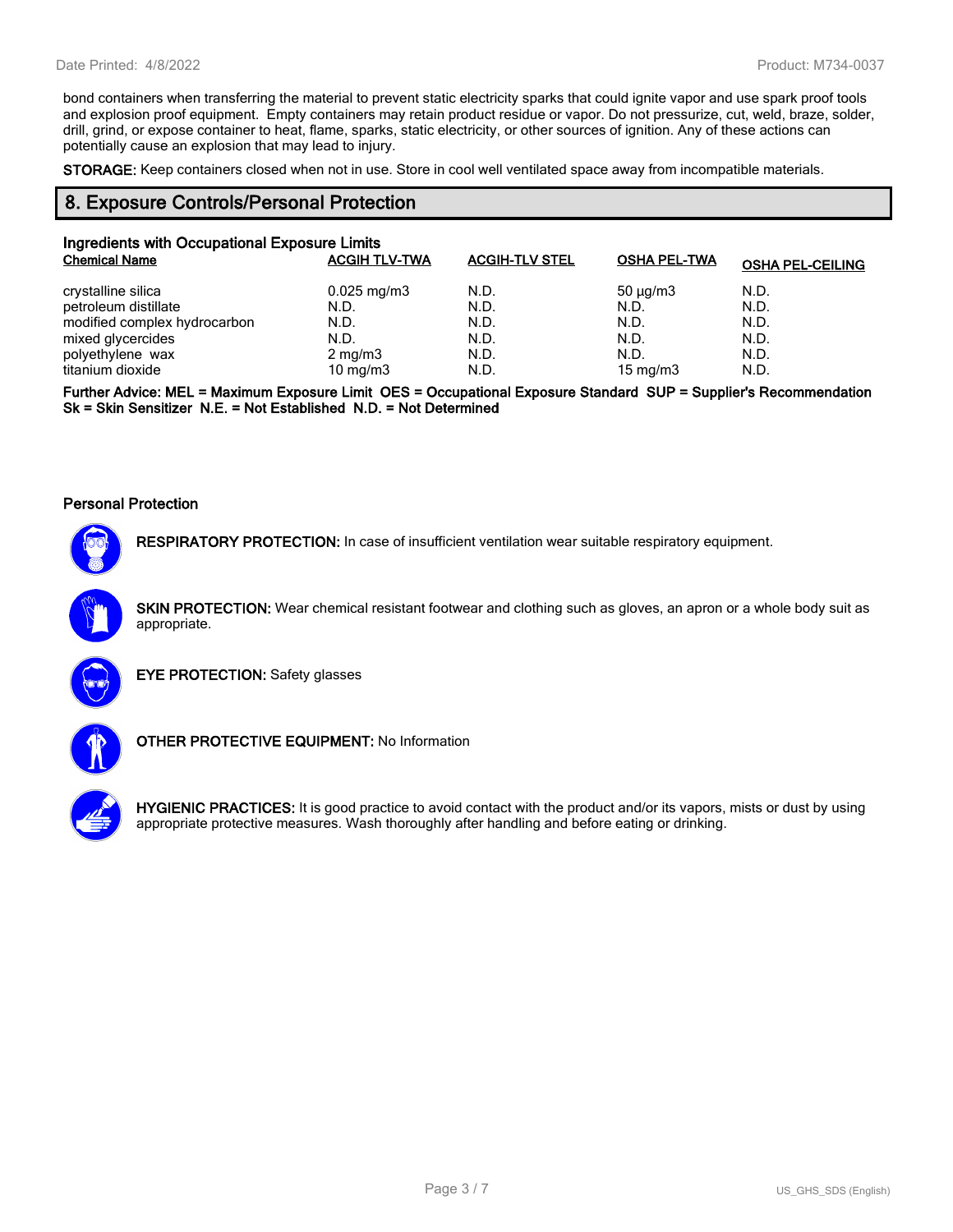**N.I. = No Information**

# **9. Physical and Chemical Properties**

| Appearance:                    | Solid                      | <b>Physical State:</b>                      | <b>SOLID</b>   |
|--------------------------------|----------------------------|---------------------------------------------|----------------|
| Odor:                          | Oily Hydrocarbon           | <b>Odor Threshold:</b>                      | Not determined |
| Density, g/cm3:                | 1.232                      | pH:                                         | Not determined |
| Freeze Point, °F:              | Not determined             | Viscosity:                                  | Not determined |
| <b>Solubility in Water:</b>    | Not determined             | Partition Coefficient, n-octanol/<br>water: | Not determined |
| Decomposition temperature, °F: | Not determined             | <b>Explosive Limits, %:</b>                 | Not determined |
| Boiling Range, °F:             | Not determined             | Flash Point, °F:                            | 210 °F         |
| Combustibility:                | <b>Supports Combustion</b> | Auto-Ignition Temperature, °F:              | Not determined |
| <b>Evaporation Rate:</b>       | Slower than Diethyl Ether  | Vapor Pressure, mmHq:                       | Not determined |
| <b>Vapor Density:</b>          | Not determined             |                                             |                |

## **10. Stability and reactivity**

**STABILITY:** Stable under normal conditions.

**CONDITIONS TO AVOID:** Heat, flames and sparks.

**INCOMPATIBILITY:** Acids, Bases, Oxidizing agents

**HAZARDOUS DECOMPOSITION PRODUCTS:** Not determined.

## **11. Toxicological information**

**Practical Experiences**

**EMERGENCY OVERVIEW:** No Information

**EFFECT OF OVEREXPOSURE - EYE CONTACT:** No Information

**EFFECT OF OVEREXPOSURE - INGESTION:** No Information

**EFFECT OF OVEREXPOSURE - INHALATION:** No Information

**EFFECT OF OVEREXPOSURE - SKIN CONTACT:** No Information

**CARCINOGENICITY:** May cause cancer.

This product contains Titanium Dioxide, which is listed by IARC as possibly carcinogenic to humans (Group 2B). This listing is based on inadequate evidence of carcinogenicity in humans and sufficient evidence in experimental animals. This classification is relevant when exposed to titanium dioxide in dust or powder form only, including cured product that is subject to sanding, grinding, cutting, or other surface preparation activities.

#### **PRIMARY ROUTE(S) OF ENTRY:**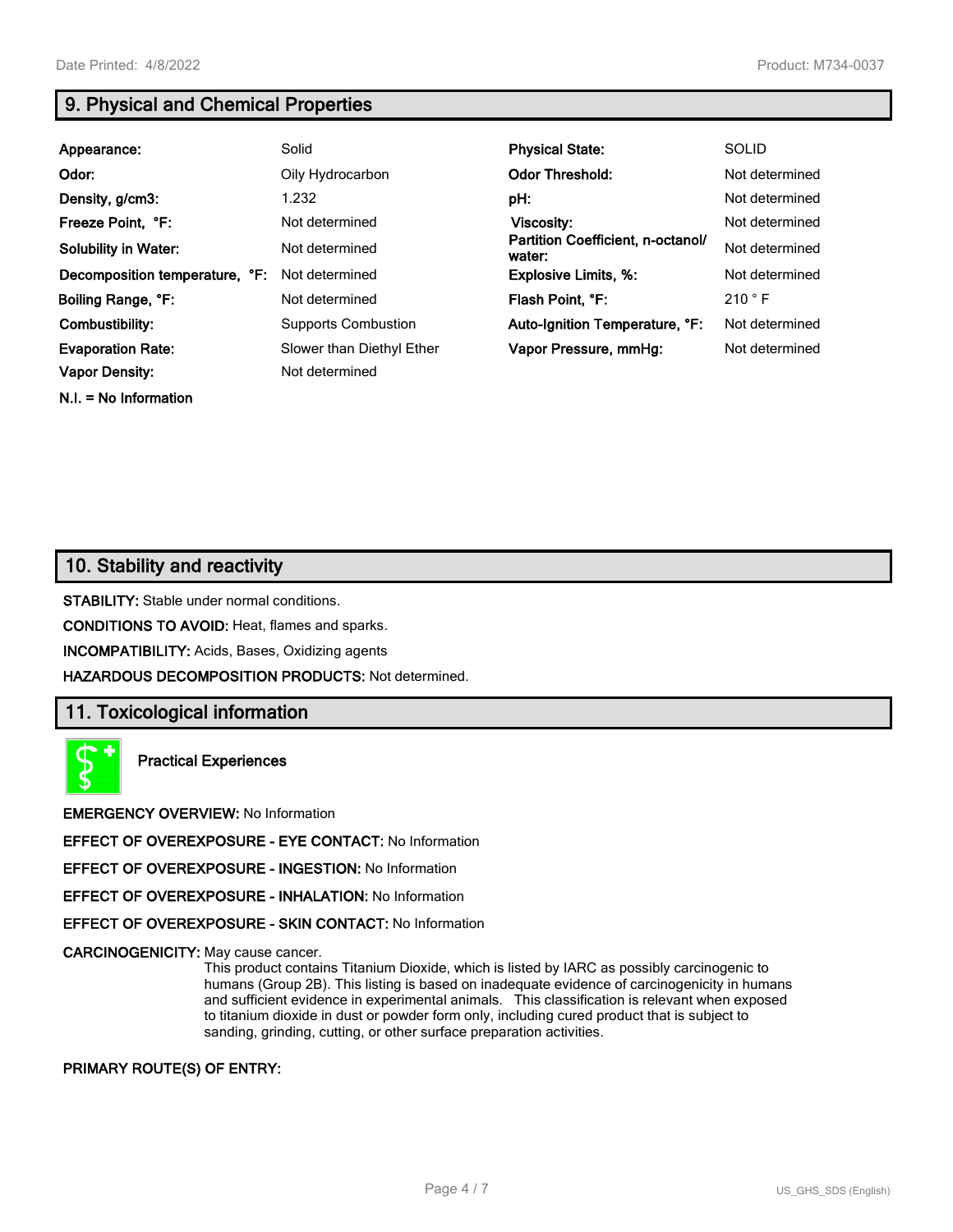#### **Acute Toxicity Values The acute effects of this product have not been tested. Data on individual components are tabulated below**

| CAS-No.    | <b>Chemical Name</b>         | Oral LD50        | Dermal LD50                  | Vapor LC50   |
|------------|------------------------------|------------------|------------------------------|--------------|
| 14808-60-7 | crystalline silica           | >5000 mg/kg      | >5000 mg/kg                  | >20 mg/l Rat |
| 64742-48-9 | petroleum distillate         | >5000 mg/kg Rat  | >3160 mg/kg Rabbit           | >20 mg/L Rat |
| 64742-60-5 | modified complex hydrocarbon | >5000 mg/kg Rat  | >3600 mg/kg Rabbit           | >20          |
| 68308-54-3 | mixed glycercides            | >5001            | >5001                        | >20.1        |
| 8002-74-2  | polyethylene wax             | >3750 mg/kg Rat  | >3600 mg/kg Rabbit           | $>14$ ma/l   |
| 13463-67-7 | titanium dioxide             | >10000 mg/kg Rat | >10000 mg/kg Rabbit >20 mg/l |              |

#### **N.I. = No Information**

## **12. Ecological information**

**ECOLOGICAL INFORMATION:** Ecological evaluation of this material has not been performed; however, do not allow the product to be released to the environment without governmental approval/permits.

## **13. Disposal Information**



**Product**

**DISPOSAL METHOD:** Waste from this material may be a listed and/or characteristic hazardous waste. Dispose of material, contaminated absorbent, container and unused contents in accordance with local, state, and federal regulations.

**STEPS TO BE TAKEN IN CASE MATERIAL IS RELEASED OR SPILLED:** Follow personal protective equipment recommendations found in Section VIII. Personal protective equipment needs must be evaluated based on information provided on this sheet and the special circumstances created by the spill including; the material spilled, the quantity of the spill, the area in which the spill occurred, and the training and the expertise of employees in the area responding to the spill. Never exceed any occupational exposure limits. Shut off ignition sources; including electrical equipment and flames. Do not allow smoking in the area. Do not allow the spilled product to enter public drainage system or open waterways.

## **14. Transport Information**

**SPECIAL TRANSPORT PRECAUTIONS:** No Information

**DOT:** NOT RESTRICTED

**IATA:** NOT RESTRICTED

**IMDG:** NOT RESTRICTED

## **15. Regulatory Information**

## **U.S. Federal Regulations:**

#### **CERCLA - SARA Hazard Category**

This product has been reviewed according to the EPA 'Hazard Categories' promulgated under Sections 311 and 312 of the Superfund Amendment and Reauthorization Act of 1986 (SARA Title III) and is considered, under applicable definitions, to meet the following categories:

Fire Hazard, Chronic Health Hazard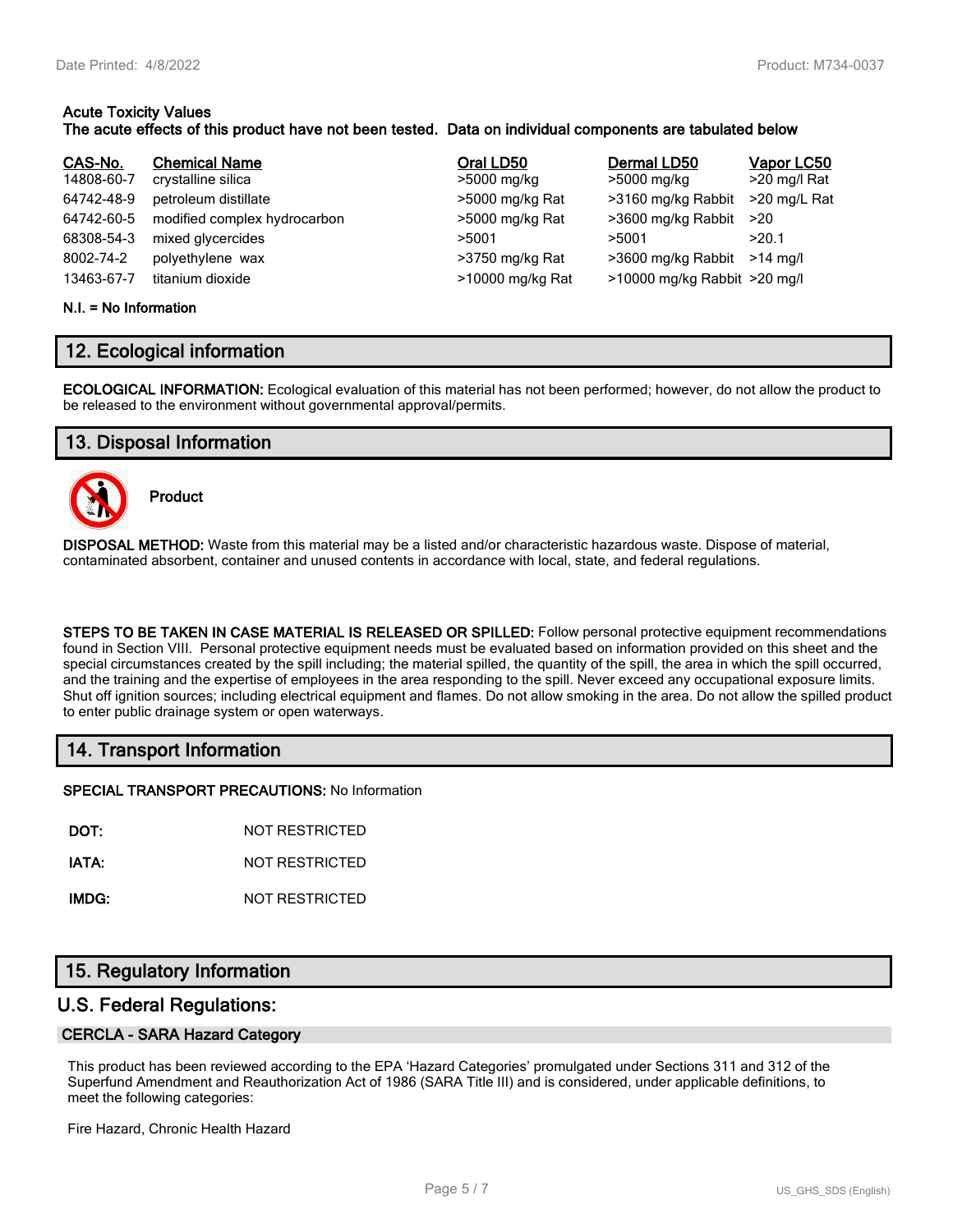#### **SARA SECTION 313**

This product contains the following substances subject to the reporting requirements of Section 313 of Title III of the Superfund Amendment and Reauthorization Act of 1986 and 40 CFR part 372:

No Sara 313 components exist in this product.

#### **TOXIC SUBSTANCES CONTROL ACT**

This product contains the following chemical substances subject to the reporting requirements of TSCA 12(B) if exported from the United States:

No TSCA components exist in this product.

## **U.S. State Regulations:**

#### **CALIFORNIA PROPOSITION 65**

WARNING: Cancer - www.P65Warnings.ca.gov.

Crystalline Silica, Cancer, 41.8657%

## **16. Other Information**

| <b>Revision Date:</b>       | 2/24/2022                                                                                                                                                                                                                                                                                                              | <b>Supersedes Date:</b>                                    | 7/21/2021 |
|-----------------------------|------------------------------------------------------------------------------------------------------------------------------------------------------------------------------------------------------------------------------------------------------------------------------------------------------------------------|------------------------------------------------------------|-----------|
| <b>Reason for revision:</b> | <b>Product Composition Changed</b><br>Substance Hazard Threshold % Changed<br>01 - Product Information<br>02 - Hazards Identification<br>03 - Composition/Information on Ingredients<br>09 - Physical & Chemical Information<br>15 - Regulatory Information<br>16 - Other Information<br>Revision Statement(s) Changed | Substance and/or Product Properties Changed in Section(s): |           |
| Datasheet produced by:      | <b>Regulatory Department</b>                                                                                                                                                                                                                                                                                           |                                                            |           |
| <b>HMIS Ratings:</b>        |                                                                                                                                                                                                                                                                                                                        |                                                            |           |

| .<br>- 111<br><b>∕tection</b> ∶<br>- --- - --<br>ctivity<br>◡<br>Health.<br>ше<br>אווני<br>ıa |
|-----------------------------------------------------------------------------------------------|
|-----------------------------------------------------------------------------------------------|

**Volatile Organic Compounds, gr/ltr:** 406

**Text for GHS Hazard Statements shown in Section 3 describing each ingredient:**

| H304 | May be fatal if swallowed and enters airways.                   |
|------|-----------------------------------------------------------------|
| H332 | Harmful if inhaled.                                             |
| H340 | May cause genetic defects.                                      |
| H350 | May cause cancer.                                               |
| H351 | Suspected of causing cancer.                                    |
|      | aana far OUO Distantena ahalun in Oastian O daasulking aash ing |

**Icons for GHS Pictograms shown in Section 3 describing each ingredient:**